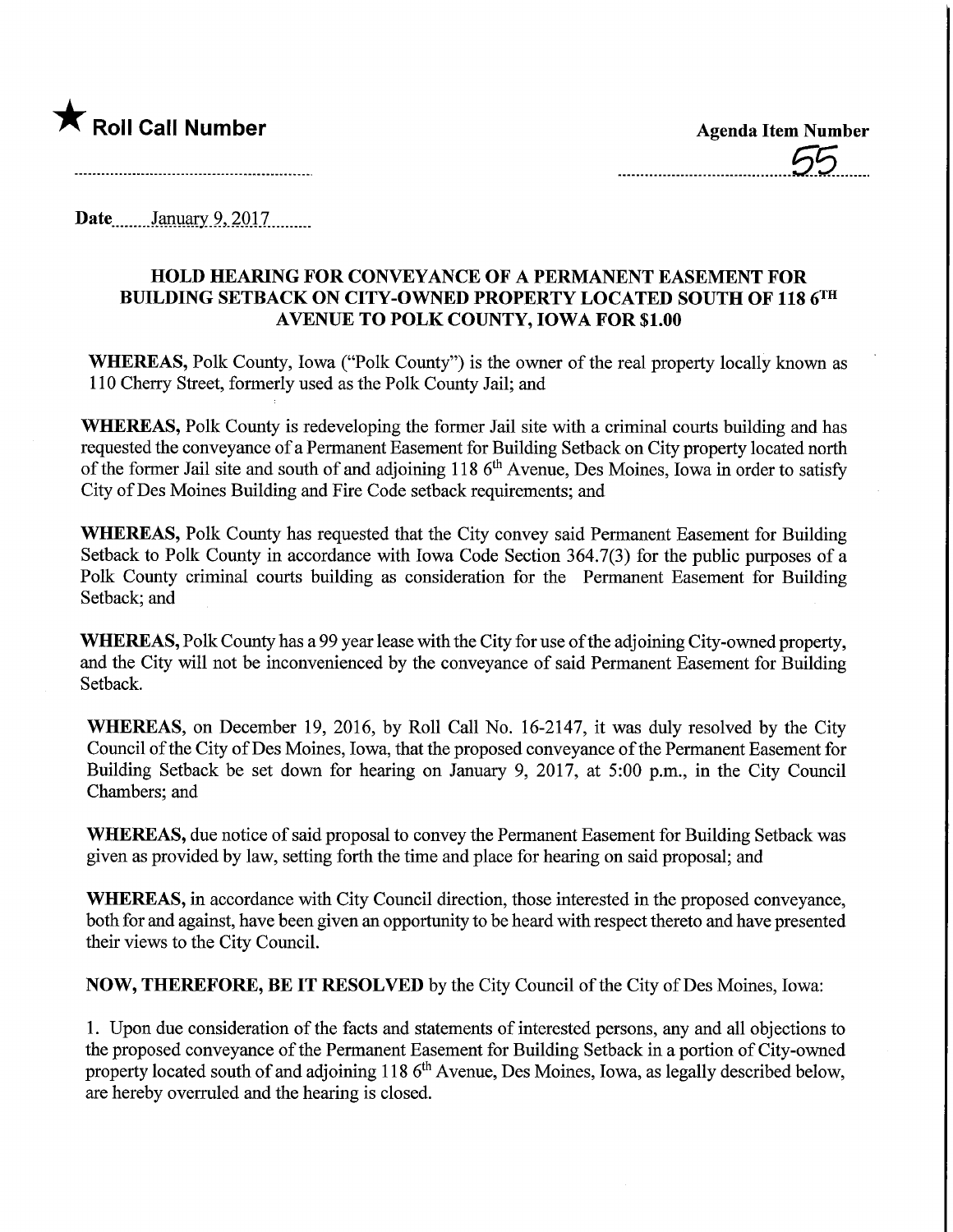## **The Roll Call Number Agents Container Agents Agents Item Number**

Date January 9, 2017

2. There is no public need or benefit for the property interest proposed to be conveyed, and the public would not be inconvenienced by reason of the conveyance of the Permanent Easement for Building Setback in a portion of City-owned property, as legally described below, located south of and adjoining 118 6th Avenue, Des Moines, Iowa, to Polk County Iowa for public use as a Polk County criminal courts building as consideration in accordance with Iowa Code Section 364.7(3):

> Lot 7, and except the South 20 feet, all of vacated Plum Street right-of-way lying North of and adjoining Lot 6, all in Block 10, Fort Des Moines, an Official Plat, all now included in and forming a part of the City of Des Moines, Polk County, Iowa.

3. The Mayor is authorized and directed to sign the Permanent Easement for Building Setback for the conveyance as identified above, and the City Clerk is authorized and directed to attest to the Mayor's signature.

4. The City Clerk is authorized and directed to forward the original of the Permanent Easement for Building Setback, together with a certified copy of this resolution and of the affidavit of publication of the notice of this hearing, to the Real Estate Division of the Engineering Department.

5. The Real Estate Division Manager is authorized and directed to forward the original of the Permanent Easement for Building Setback, together with a certified copy of this resolution and of the affidavit of publication of the notice of this hearing, to the Polk County Manager's Office for acceptance by the Polk County Board of Supervisors and recording of these documents.

6. There are no proceeds associated with this transaction.

Moved by to adopt.

| APPROVED AS TO FORM:<br><b>Lisa A. Wieland, Assistant City Attorney</b><br><u>po</u> |             |             |             |               |                                                                                                                                                                                                      |  |  |
|--------------------------------------------------------------------------------------|-------------|-------------|-------------|---------------|------------------------------------------------------------------------------------------------------------------------------------------------------------------------------------------------------|--|--|
| <b>COUNCIL ACTION</b>                                                                | <b>YEAS</b> | <b>NAYS</b> | <b>PASS</b> | <b>ABSENT</b> | <b>CERTIFICATE</b>                                                                                                                                                                                   |  |  |
| <b>COWNIE</b>                                                                        |             |             |             |               |                                                                                                                                                                                                      |  |  |
| <b>COLEMAN</b>                                                                       |             |             |             |               | I, DIANE RAUH, City Clerk of said City hereby                                                                                                                                                        |  |  |
| <b>GATTO</b>                                                                         |             |             |             |               | certify that at a meeting of the City Council of said<br>City of Des Moines, held on the above date, among<br>other proceedings the above was adopted.<br>IN WITNESS WHEREOF, I have hereunto set my |  |  |
| <b>GRAY</b>                                                                          |             |             |             |               |                                                                                                                                                                                                      |  |  |
| <b>HENSLEY</b>                                                                       |             |             |             |               |                                                                                                                                                                                                      |  |  |
| <b>MOORE</b>                                                                         |             |             |             |               |                                                                                                                                                                                                      |  |  |
| <b>WESTERGAARD</b>                                                                   |             |             |             |               | hand and affixed my seal the day and year first<br>above written.                                                                                                                                    |  |  |
| <b>TOTAL</b>                                                                         |             |             |             |               |                                                                                                                                                                                                      |  |  |
| <b>APPROVED</b><br><b>MOTION CARRIED</b>                                             |             |             |             |               |                                                                                                                                                                                                      |  |  |
|                                                                                      |             |             |             | Mayor         | City Clerk                                                                                                                                                                                           |  |  |